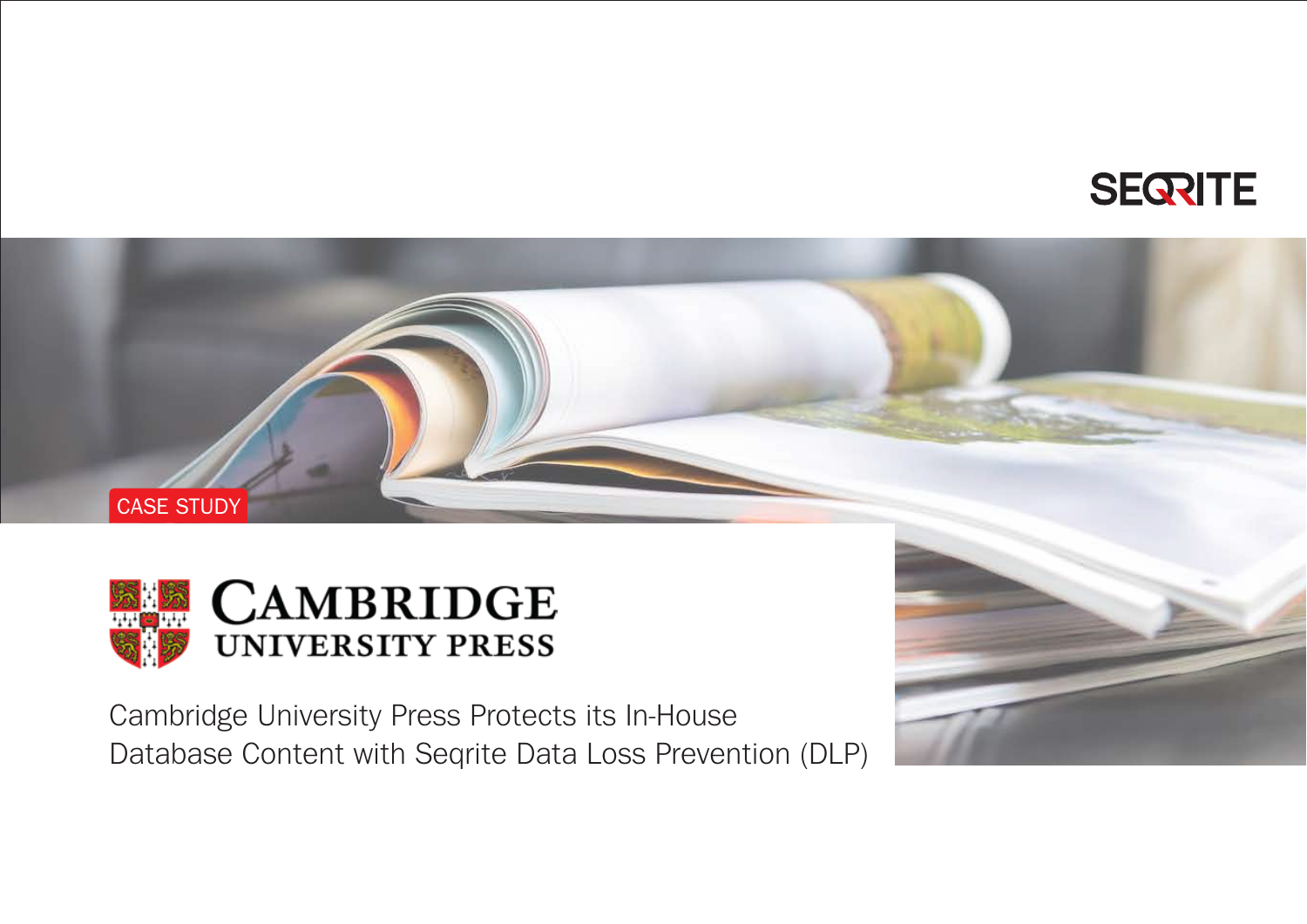

A minor leak of our in-house content can be disastrous to our publication business. Thanks to Seqrite for providing us with a strong security solution with easy maintenance.

The publication arm of University of Cambridge provides educational and academic materials to readers all over the world. With over 50 offices around the globe, Cambridge University Press has a major publishing presence in diverse academic fields. In India, Cambridge University Press caters to millions of readers in India and South Asia. Their books are perfectly positioned in the market channel to reach out to their primary audience, major global web portals and electronic and searchable databases.

Cambridge University Press was looking for an effective solution to protect its work stations from frequent virus and malware attacks. It develops and publishes content that are global in presentation, approach and recognition and thus wanted a robust security solution to protect its intellectual property. After a thorough assessment of the options available, Cambridge University Press went for Seqrite Endpoint Security (EPS) with the DLP Solution.

#### **Key Challenges:**

- $\triangleright$  No means to regulate all data transfer channels
- $\triangleright$  Lack of a centralized point of view over all network systems and their security status
- $\triangleright$  Frequent virus and malware attacks were disrupting operations

#### **Solutions by Seqrite:**

- **Data Loss Prevention** to regulate all data transfer channels
- **Unified Console** allows centralized management of security and makes information access easier
- **Web Security**, Spam Protection and Vulnerability Scan protect all networked systems

#### **Business Challenge**

Over the years, Cambridge University Press has defined innovative ways of delivering content and embraced digital information technology to serve the needs of readers at all levels. Content development forms one of the core competencies of Cambridge University Press and it did not have a strong enterprise security solution to safeguard its intellectual property from theft and loss.

The publication house was finding it challenging to proactively monitor the activities of network systems and was looking for an integrated solution, across its network and endpoints, to provide a centralized view of its infrastructure. The network systems were also prone to virus and malware attacks and Cambridge University Press wanted a powerful and flexible security solution that deploys antivirus and malware protection.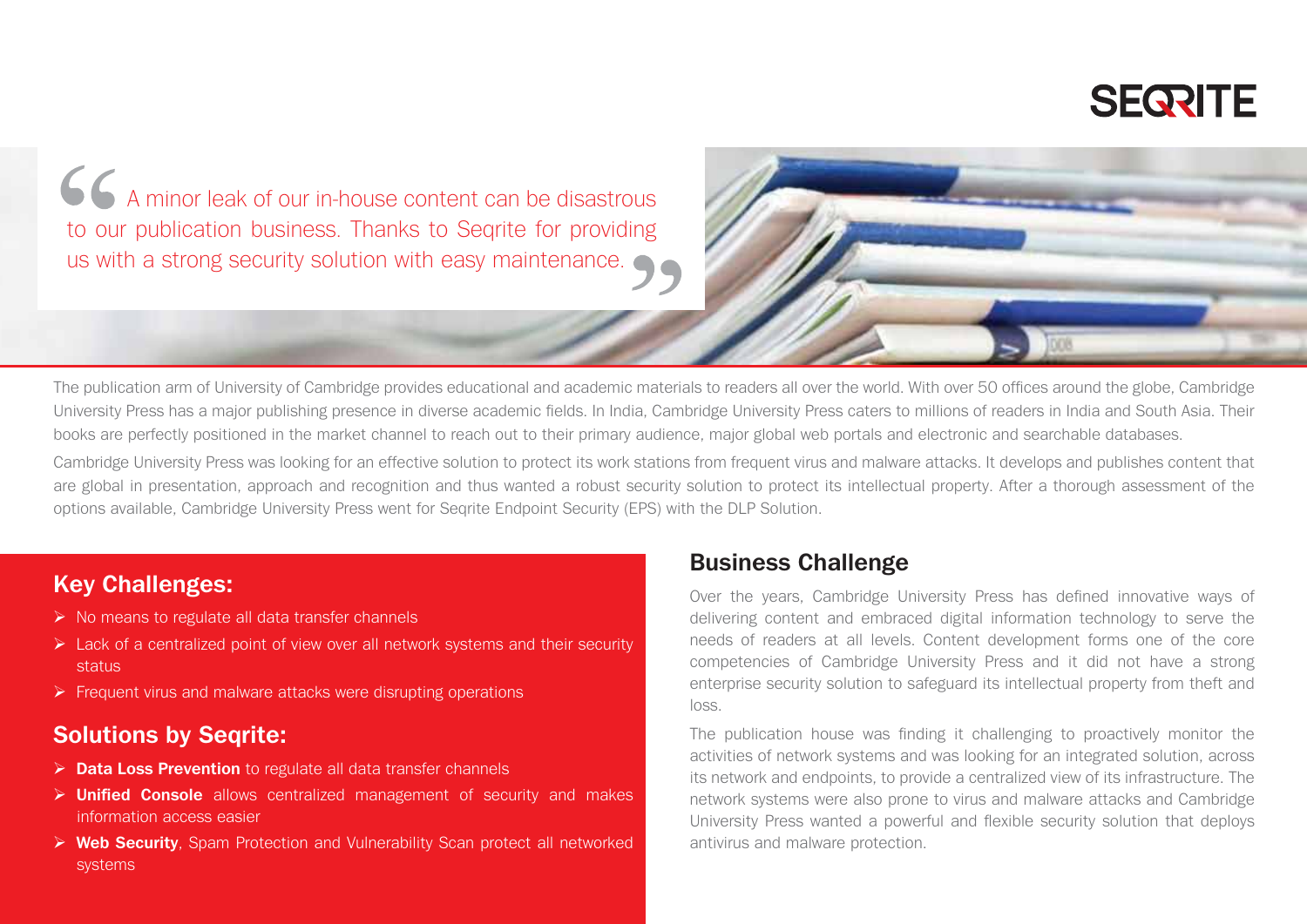## **SEQRITE**



#### **The Seqrite Solution**

Cambridge University Press wanted to take strong security preventive measures to safeguard its in-house developed content. After considering options, the publication house went for Seqrite EPS with DLP Solution. Seqrite DLP allows enterprises to detect and protect sensitive content across communication channels. With DLP Solution, Cambridge University Press was able to avoid the risk related to misuse and loss of data. By regulating and monitoring all transfer channels, it was primarily able to secure all in-house and unpublished content and critical information.

With Seqrite EPS, the publication house was able to have greater visibility and control of its office network and security status. The IT team had holistic insights of each and every system within the network and received critical information on major threats and attacks. With advanced threat protection and web security approach of EPS, Cambridge University Press could detect and block viruses and thwart infected and malicious websites from affecting the network systems.

#### **Business Benefits**

Seqrite EPS with DLP Solution is developed specifically for organizations like Cambridge University Press looking to further protect its security infrastructure and intellectual property. The publication house has significantly improved its security infrastructure with Seqrite. The changeover to a strong enterprise solution has enabled it to manage risks effectively and protect network systems from security threats. This has significantly affected the publication house's commitment in delivering high quality content to its readers.

With centralized visibility into its network systems, Cambridge University Press now has greater management control and is able to secure its in-house content from theft and loss.